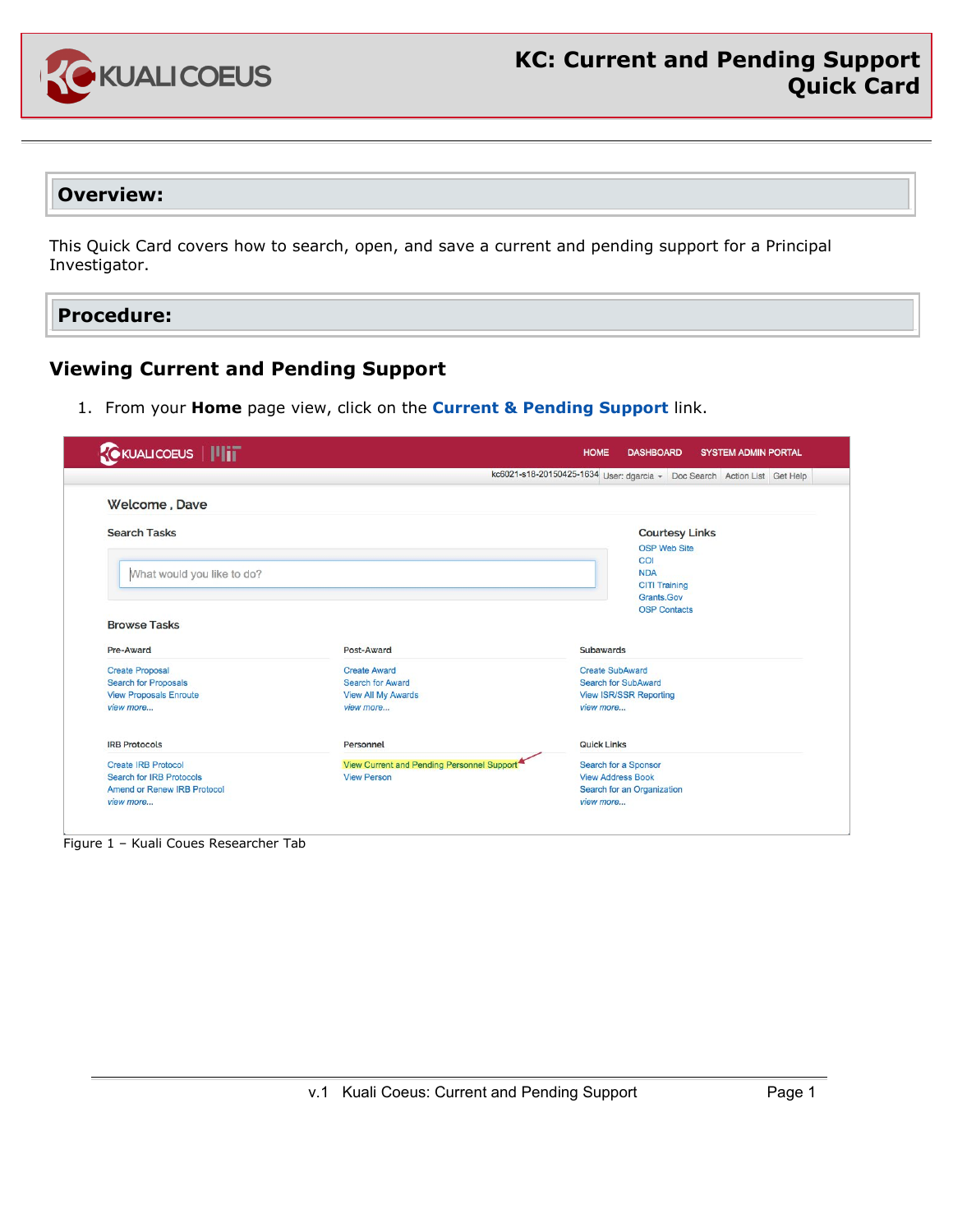

2. The Current & Pending Support screen is displayed; click the **show** button.

| CKUALICOEUS   IIIIT                  | <b>HOME</b>                                                            | <b>DASHBOARD</b> | <b>SYSTEM ADMIN PORTAL</b> |            |
|--------------------------------------|------------------------------------------------------------------------|------------------|----------------------------|------------|
|                                      | 1901.6-mit-prod.1 User: icariolo - Doc Search   Action List   Get Help |                  |                            |            |
| <b>Current &amp; Pending Support</b> |                                                                        |                  |                            |            |
|                                      |                                                                        |                  |                            |            |
|                                      | <b>Print</b>                                                           |                  |                            | <b>lin</b> |
|                                      | I show Print Reports                                                   |                  |                            |            |
|                                      |                                                                        |                  |                            |            |
|                                      |                                                                        |                  |                            |            |
|                                      |                                                                        |                  |                            |            |
|                                      |                                                                        |                  |                            |            |



3. Once the screen has been expanded, click on the **Current Report search magnifying glass**.

| <b>KOKUALICOEUS                </b>  |                                                         | <b>HOME</b>                        | <b>DASHBOARD</b> |            | <b>SYSTEM ADMIN PORTAL</b> |          |
|--------------------------------------|---------------------------------------------------------|------------------------------------|------------------|------------|----------------------------|----------|
|                                      |                                                         | 1901.6-mit-prod.1 User: icariolo - |                  | Doc Search | <b>Action List</b>         | Get Help |
| <b>Current &amp; Pending Support</b> |                                                         |                                    |                  |            |                            |          |
|                                      |                                                         |                                    |                  |            |                            |          |
|                                      | <b>Print</b><br>v hide Print Reports                    |                                    |                  |            |                            |          |
|                                      | Current<br>Person: , 9 initiate report<br>Report        |                                    |                  |            |                            |          |
|                                      | Pending<br>Person: , 4 initiate report<br><b>Report</b> |                                    |                  |            |                            |          |
|                                      |                                                         |                                    | ↳                |            |                            |          |

Figure 3 – Current & Pending Support Screen Expanded

4. A **KC Person Lookup** window will open. In the **Last Name** field, enter the individual's last name with an asterisk at the end or if you know the individual's user ID enter their Kerberos ID into the **User ID** field with an asterisk at the end.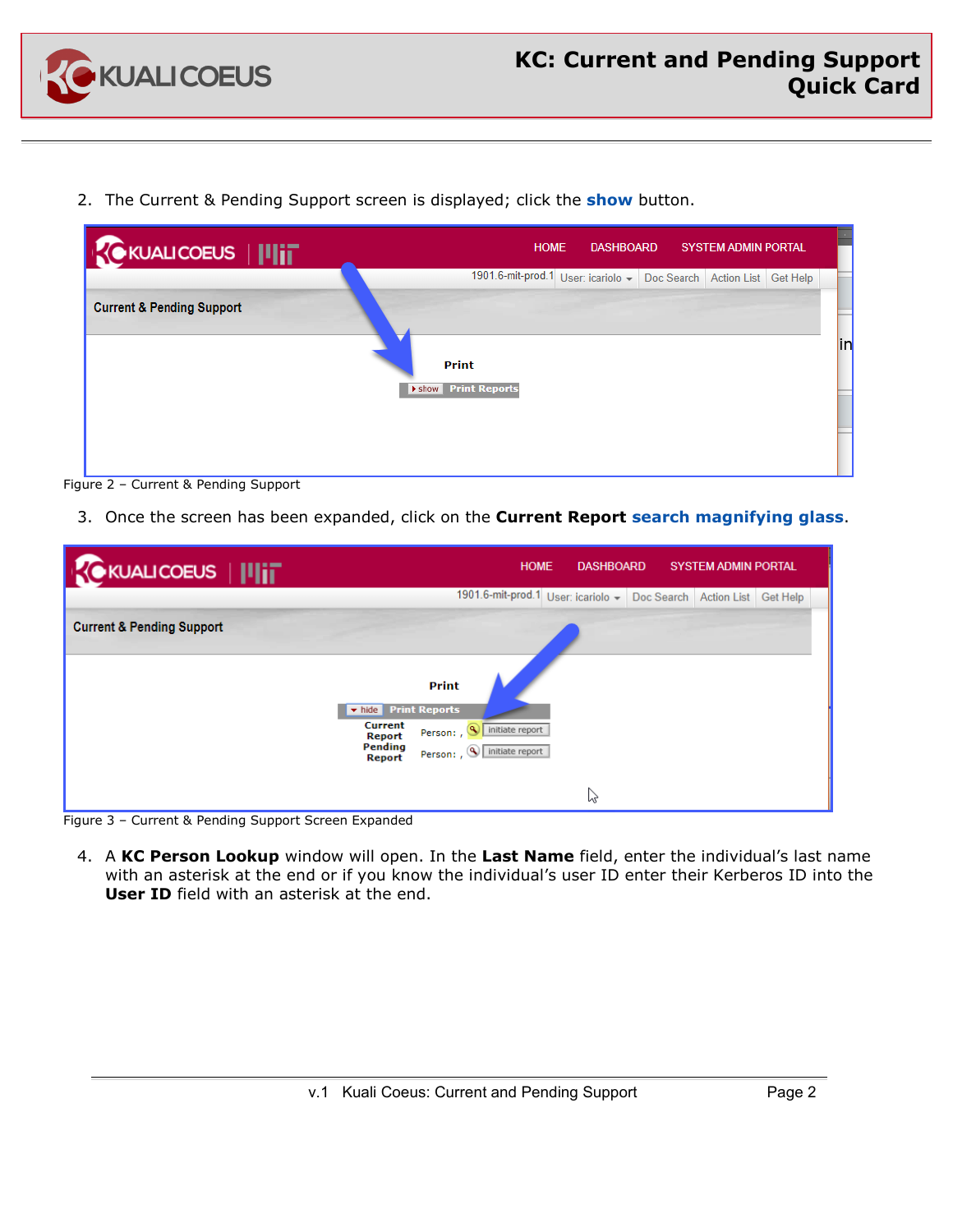| <b>KOKUALICOEUS   ILIT</b> | <b>SYSTEM ADMIN PORTAL</b><br><b>HOME</b><br><b>DASHBOARD</b>            |
|----------------------------|--------------------------------------------------------------------------|
|                            | 1901.6-mit-prod.1 User: icariolo -<br>Doc Search Action List<br>Get Help |
| KcPerson Lookup ?          |                                                                          |
|                            | * required field                                                         |
| <b>KcPerson Id:</b>        |                                                                          |
| <b>Last Name:</b>          |                                                                          |
| <b>First Name:</b>         |                                                                          |
| <b>User Name: haskelle</b> |                                                                          |
| <b>Email Address:</b>      |                                                                          |
| <b>Office Phone:</b>       |                                                                          |
| <b>Active:</b>             | ⊙ Yes ○ No ○ Both                                                        |
| <b>Home Unit:</b>          | $\overline{\mathbb{Q}}$                                                  |
| ピ<br><b>Campus Code:</b>   | $\bullet$                                                                |
|                            | clear<br>cancel<br>search                                                |

Figure 4 – KcPerson Lookup Screen

## 5. Click the **search** button.

| <b>KOKUALICOEUS   IIIIT</b> |                                      | <b>HOME</b><br><b>DASHBOARD</b>                             | <b>SYSTEM ADMIN PORTAL</b> |                  |
|-----------------------------|--------------------------------------|-------------------------------------------------------------|----------------------------|------------------|
|                             |                                      | 1901.6-mit-prod.1 User: icariolo - Doc Search   Action List |                            | Get Help         |
| KcPerson Lookup ?           |                                      |                                                             |                            |                  |
|                             |                                      |                                                             |                            | * required field |
|                             |                                      |                                                             |                            |                  |
| <b>KcPerson Id:</b>         | $\overline{\textcircled{\tiny{12}}}$ |                                                             |                            |                  |
| <b>Last Name:</b>           |                                      |                                                             |                            |                  |
| <b>First Name:</b>          |                                      |                                                             |                            |                  |
| <b>User Name: haskelle</b>  |                                      |                                                             |                            |                  |
| <b>Email Address:</b>       |                                      |                                                             |                            |                  |
| <b>Office Phone:</b>        |                                      |                                                             |                            |                  |
| Active:                     | ⊙ Yes ○ No ♀ Br                      |                                                             |                            |                  |
| <b>Home Unit:</b>           |                                      | $\overline{\text{Q}}$                                       |                            |                  |
| <b>Campus Code:</b>         | $\overline{\mathbb{S}}$ of           |                                                             |                            |                  |
|                             | clear<br>search<br>cancel            |                                                             |                            |                  |
|                             |                                      |                                                             |                            |                  |

Figure 5 – KcPerson Search Button

6. In the displayed search results, click the **return value** link for the PI you want to view the report for.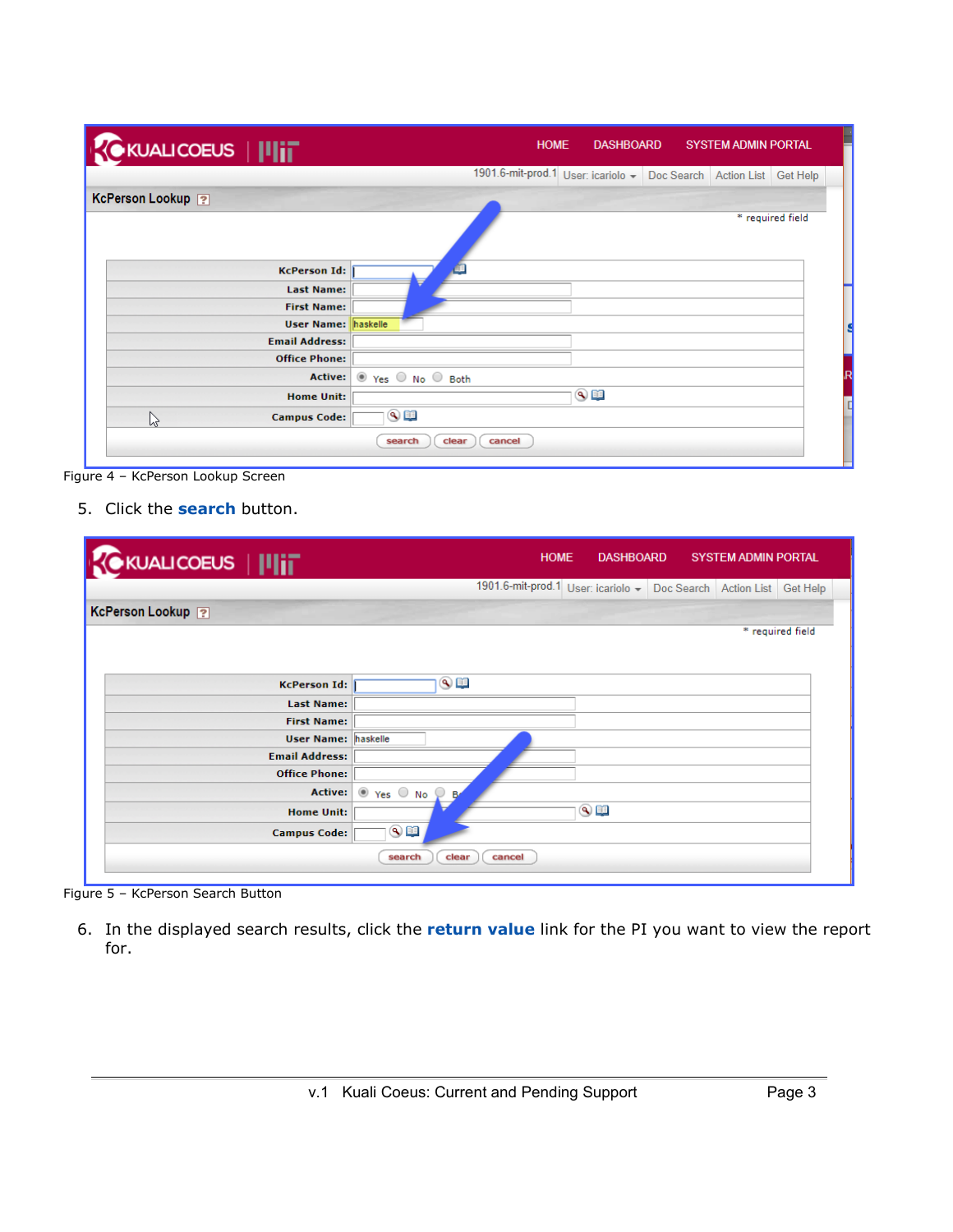| <b>K</b> KUALICOEUS   IIIIT                                                               |                      |                                       | <b>HOME</b>                      | <b>DASHBOARD</b>                                                   |                        |                      | <b>SYSTEM ADMIN PORTAL</b> |
|-------------------------------------------------------------------------------------------|----------------------|---------------------------------------|----------------------------------|--------------------------------------------------------------------|------------------------|----------------------|----------------------------|
|                                                                                           |                      |                                       |                                  | 1901.6-mit-prod.1 User: icariolo - Doc Search Action List Get Help |                        |                      |                            |
| KcPerson Lookup ?                                                                         |                      |                                       |                                  |                                                                    |                        |                      |                            |
|                                                                                           |                      |                                       |                                  |                                                                    |                        |                      | * required field           |
|                                                                                           |                      |                                       |                                  |                                                                    |                        |                      |                            |
| <b>KcPerson Id:</b>                                                                       |                      | $\bullet$ in                          |                                  |                                                                    |                        |                      |                            |
| <b>Last Name:</b>                                                                         |                      |                                       |                                  |                                                                    |                        |                      |                            |
| <b>First Name:</b>                                                                        |                      |                                       |                                  |                                                                    |                        |                      |                            |
| <b>User Name:</b>                                                                         | haskelle             |                                       |                                  |                                                                    |                        |                      |                            |
| <b>Email Address:</b><br><b>Office Phone:</b>                                             |                      |                                       |                                  |                                                                    |                        |                      |                            |
| <b>Active:</b>                                                                            |                      |                                       |                                  |                                                                    |                        |                      |                            |
| <b>Home Unit:</b>                                                                         | ● Yes ○ No ○ Both    |                                       | $\bullet$                        |                                                                    |                        |                      |                            |
|                                                                                           | $\bullet$            |                                       |                                  |                                                                    |                        |                      |                            |
| <b>Campus Code:</b>                                                                       |                      |                                       |                                  |                                                                    |                        |                      |                            |
|                                                                                           | search               | clear<br>cancel                       |                                  |                                                                    |                        |                      |                            |
| One item ref<br>ved.                                                                      |                      |                                       |                                  |                                                                    |                        |                      |                            |
| <b>KcPerson</b><br>Retur<br><b>User</b><br><b>Full Name</b><br>Value<br>Id<br><b>Name</b> | <b>Email Address</b> | <b>Directory</b><br><b>Department</b> | <b>Directory</b><br><b>Title</b> | <b>Office</b><br><b>Location</b>                                   | <b>Office</b><br>Phone | <b>School Active</b> |                            |
| Haskell,<br>return value 710000001<br>haskelle<br>Edward                                  | eddieh@mit.edu       |                                       |                                  |                                                                    | 617-253-<br>1000       |                      | Yes                        |

Figure 6 – KcPerson Return Value Link

- 7. Back in the **Current & Pending Support** screen, click the **initiate report** button to view the report. If you need to print the report, click on the **print** button.
	- If you want to view/print the **Current Report**, you will need to click the initiate report/print buttons in the Current Report row.
	- If you want to view/print the **Pending Report**, you will need to click the initiate report/print buttons in the Pending Report row

|                                      |                       | 1901.6-mit-prod.1 User: icariolo -        |                          | Doc Search Action List | Get Help |
|--------------------------------------|-----------------------|-------------------------------------------|--------------------------|------------------------|----------|
| <b>Current &amp; Pending Support</b> |                       |                                           |                          |                        |          |
|                                      |                       |                                           |                          |                        |          |
|                                      |                       | <b>Print</b>                              |                          |                        |          |
|                                      | v hide Print Reports  |                                           |                          |                        |          |
|                                      | <b>Current Report</b> | Person: Haskell,<br>Edward $\circledcirc$ | initiate report<br>print |                        |          |
|                                      | <b>Pending Report</b> | Person: Haskell,<br>Edward <sup>(4)</sup> | initiate report<br>print |                        |          |
|                                      |                       |                                           |                          |                        |          |
|                                      |                       |                                           |                          |                        |          |